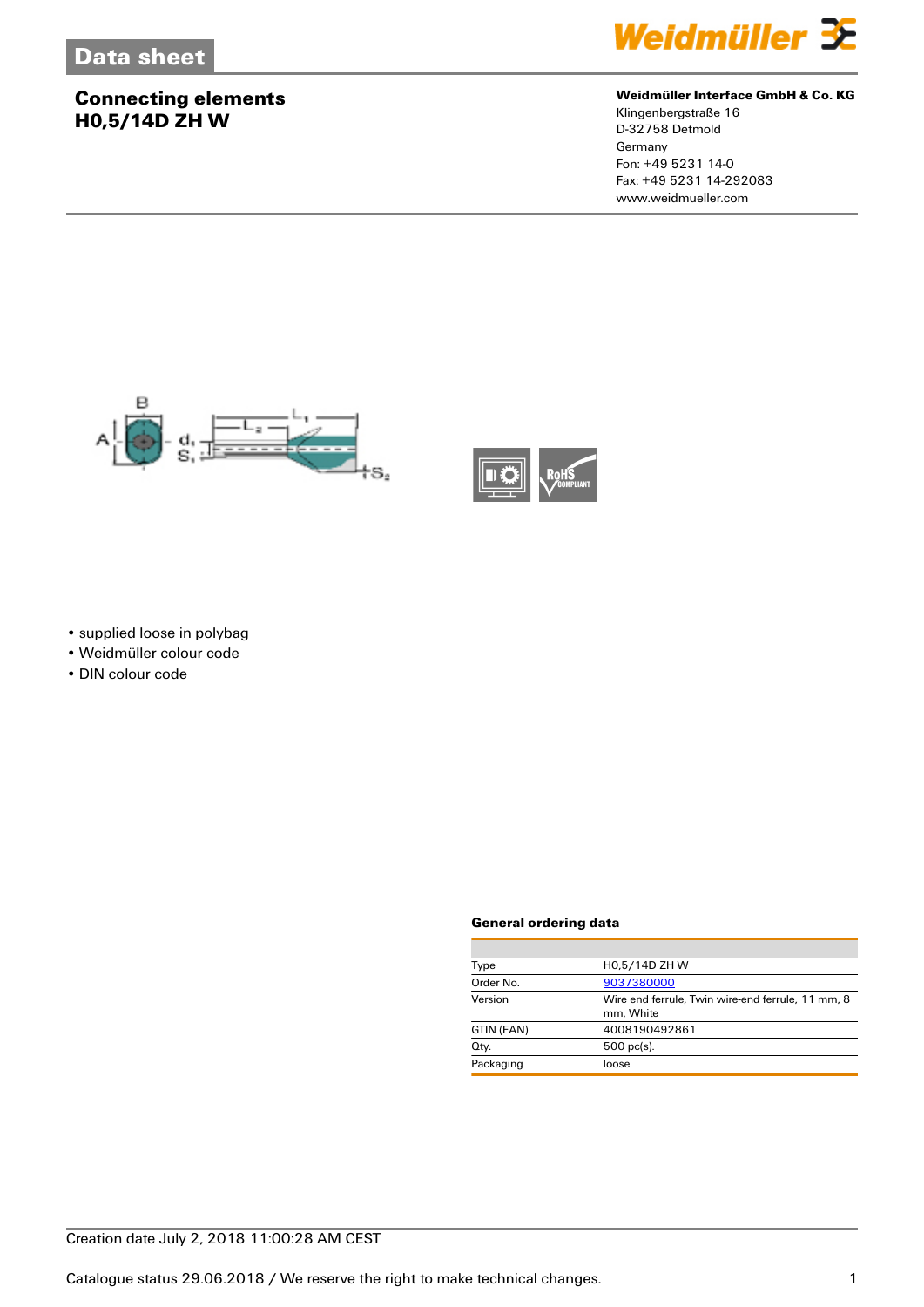### **Connecting elements H0,5/14D ZH W**

# **Technical data**



#### **Weidmüller Interface GmbH & Co. KG**

Klingenbergstraße 16 D-32758 Detmold Germany Fon: +49 5231 14-0 Fax: +49 5231 14-292083

| <b>Dimensions and weights</b>              |                                 |                             |                       |
|--------------------------------------------|---------------------------------|-----------------------------|-----------------------|
|                                            |                                 |                             |                       |
| Width                                      | 14 mm                           | Width (inches)              | 0.551 inch            |
| Net weight                                 | 0.11 <sub>g</sub>               |                             |                       |
| <b>Technical data</b>                      |                                 |                             |                       |
| Version                                    | Twin wire-end ferrule           |                             |                       |
|                                            |                                 |                             |                       |
| <b>Wire-end ferrules</b>                   |                                 |                             |                       |
|                                            |                                 |                             |                       |
| Collar height (A)                          | 5 mm                            | Collar width (B)            | 3 mm                  |
| Colour code                                | <b>DIN</b>                      | Conductor cross-section     | $0.5$ mm <sup>2</sup> |
| Contact surface diameter (D1)              | $1.4 \text{ mm}$                | Contact surface length (L2) | 8 mm                  |
| $L1$ in mm                                 | 14 mm                           | Metal sleeve thickness (S1) | $0.15$ mm             |
| Plastic collar thickness (S2)              | $0.3$ mm                        | Stripping length            | $11$ mm               |
| Wire connection cross section AWG,<br>max. | <b>AWG 20</b>                   |                             |                       |
| <b>Classifications</b>                     |                                 |                             |                       |
|                                            |                                 |                             |                       |
| <b>ETIM 3.0</b>                            | EC000005                        | <b>ETIM 4.0</b>             | EC000005              |
| <b>ETIM 5.0</b>                            | EC000005                        | <b>ETIM 6.0</b>             | EC000005              |
| <b>UNSPSC</b>                              | 31-16-31-02                     | eClass 5.1                  | 27-40-02-01           |
| eClass 6.2                                 | 27-40-02-01                     | eClass 7.1                  | 27-40-02-01           |
| eClass 8.1                                 | 27-40-02-01                     | eClass 9.0                  | 27-40-02-01           |
| eClass 9.1                                 | 27-40-02-01                     |                             |                       |
| <b>Approvals</b>                           |                                 |                             |                       |
|                                            |                                 |                             |                       |
| Approvals                                  |                                 |                             |                       |
| <b>ROHS</b>                                | Conform                         |                             |                       |
| <b>Downloads</b>                           |                                 |                             |                       |
|                                            |                                 |                             |                       |
| Brochure/Catalogue                         | <b>CAT 6 TOOLS 15/16 EN</b>     |                             |                       |
| <b>Engineering Data</b>                    | <b>EPLAN, WSCAD, Zuken E3.S</b> |                             |                       |